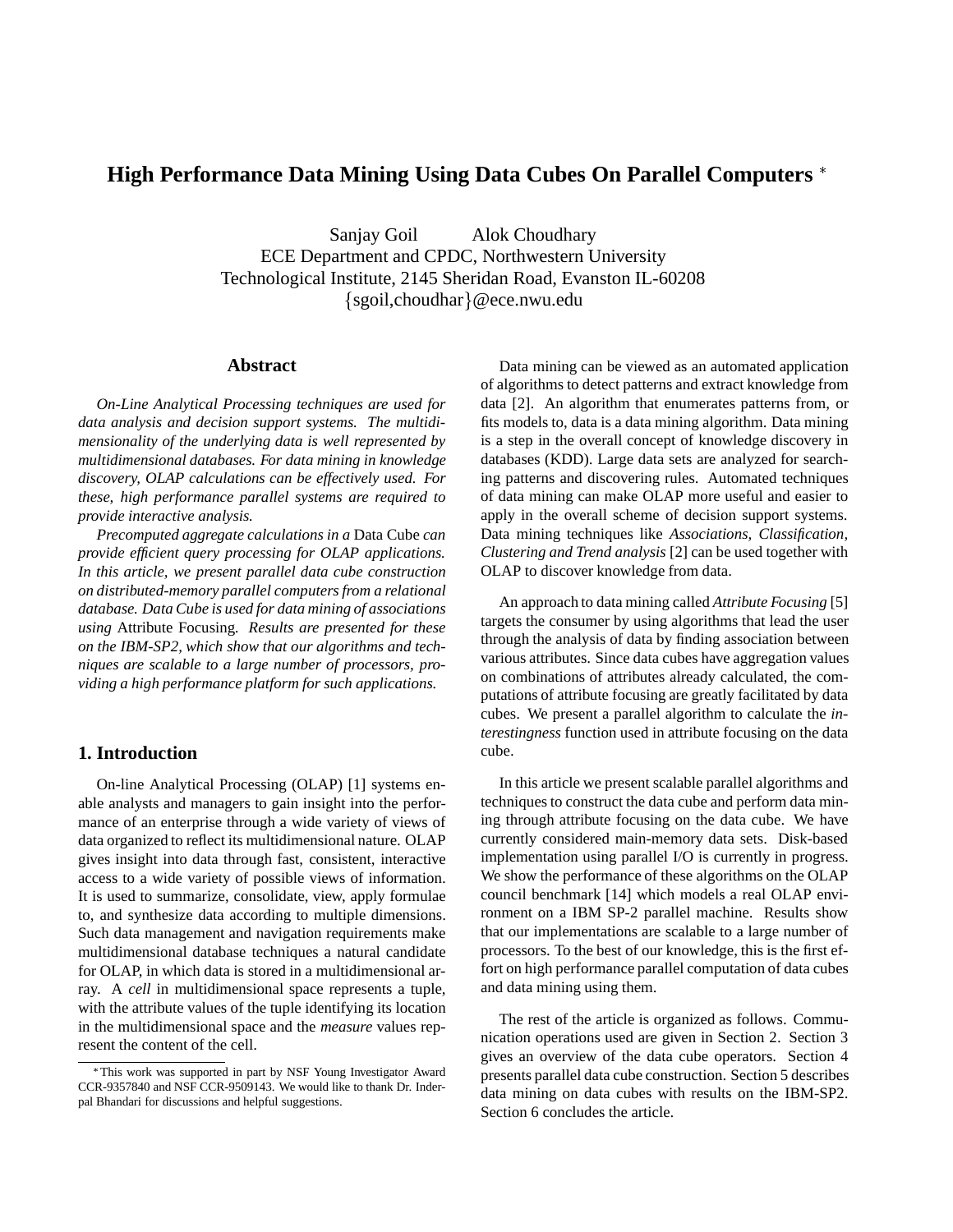# **2. Communication Costs**

Distributed Memory Parallel Computers (shared-nothing machines) consist of a set of processors (tens to a few hundred) connected through an interconnection network. The memory is physically distributed across the processors. Interaction between processors is through message passing. Popular interconnection topologies are 2D meshes (Paragon, Delta), 3D meshes (Cray T3D), hypercubes (nCUBE), fat tree (CM5) and multistage networks (IBM-SP2).

Parallelization of applications requires distributing some or all of the data structures among the processors. Each processor needs to access all the non-local data required for its local computation. This generates aggregate or collective communication structures. In a **Broadcast**, one processor sends a message of size m to all other processors. **Combine** is a binary associative operation applied on a vector of size m on every processor. **Gather** collects data of size m from  $p$  processors and stores the resulting vector of size  $mp$ in one of the processors. In a **All-to-All Communication**, each processor sends a distinct message of size at most m to every processor. Further details on these operations can be found in [11].

# **3. Data Cube**

The data cube operator is the  $n$ -dimensional generalization of the group-by operator [7]. Consider the following query which uses the cube operator.

# **SELECT Model, Year, Color, SUM(sales) AS Sales FROM Sales**

# **WHERE Model in 'Ford', 'Chevy' AND Year BETWEEN 1990 AND 1992 GROUP BY CUBE(Model, Year, Color);**

 $2^N - 1$  aggregate calculations are needed for a Ndimensional data cube. For example,  $2^3 = 8$  group-bys are calculated for the above query: {Model, Year, Color}, {Model, Year}, {Model, Color}, {Year, Color}, {Model},  ${Year}, {Color}$  and ALL.

Data cube computes multiple aggregates, along all possible combinations of dimensions. This operation is useful for answering OLAP queries which use aggregation on different combinations of attributes. Data can be organized into a data cube by calculating all possible combinations of GROUP-BYs. For a data set with  $k$  attributes this would lead to  $2^k$  GROUP-BY calculations. An aggregate of an attribute is represented by introducing a new value *ALL* in a tuple.

The cube treats each of the  $k$  aggregation attributes as a dimension in k-space. An aggregate of a particular set of attribute values is a point in this space. The set of points form a k-dimensional cube. Aggregate functions are classified into three categories. *Distributive* functions allow partitions of the input set to be aggregated separately and later combined. *Algebraic* functions can be expressed in terms of other distributive functions, e.g. *average()* can be expressed as the ratio of *sum()* and *count()*. *Holistic* functions, such as *median()* cannot be computed in parts and combined.

## 3.1. Operations on the Data Cube

Data Cube operators generalize the histogram, crosstabulation, roll-up, drill-down and sub-total constructs required by financial databases. The following operations can be defined on the data cube. **Pivoting** involves rotating the cube to change the dimensional orientation of a report or page on display. It may consist of swapping the two dimensions (row and column in a 2D-cube) or introducing another dimension instead of some dimension already present in the cube. **Slicing-dicing** involves selecting some subset of the cube. For a fixed attribute value in a given dimension, it reports all the values for all the other dimensions. It can be visualized as *slice* of the data in a 3D-cube. Some dimensions have a hierarchy defined on them. Aggregations can be done at different levels of hierarchy. Going up the hierarchy to higher levels of generalization is known as **roll-up**. For example, aggregating the dimension up the hierarchy  $(day \rightarrow month \rightarrow quarter.)$  is a roll-up operation. **Drilldown** traverses the hierarchy from lower to higher levels of detail. Drill-down displays detail information for each aggregated point. Trend analysis over sequential time periods is another OLAP operation.

As an example, consider a multidimensional database with *product*, *date*, *supplier* as *dimensions* and *sales* as a *measure*. Partitioning a data set into dimensions and measures is a design choice. Dimensions usually have a hierarchy associated with them, which specify aggregation levels and the granularity of viewing data. For example  $day \rightarrow month \rightarrow quarter \rightarrow year$  is a hierarchy on date.

An OLAP engine can be built on top of a relational database. This generates analytical queries in SQL which may become cumbersome for complex queries and affect performance. Relational systems have to embed a multidimensional view on the underlying data. Alternatively, multidimensional OLAP (MOLAP) systems use multidimensional databases modeled as multidimensional arrays. An intuitive view of data provides a sophisticated analytical functionality and support for complex queries. Data relationships are modeled more naturally and intuitively.

#### 3.2. Optimizations

Several optimizations can be done over the naive method of calculating each aggregate separately from the initial data [7]. Optimizations 1 and 2 are normally considered for a uniprocessor model. Optimization 3 is an added and important consideration for a parallel implementation to reduce the overheads from communication costs.

1. **Smallest Parent:** For computing a group-by this selects the smallest of the previously computed group-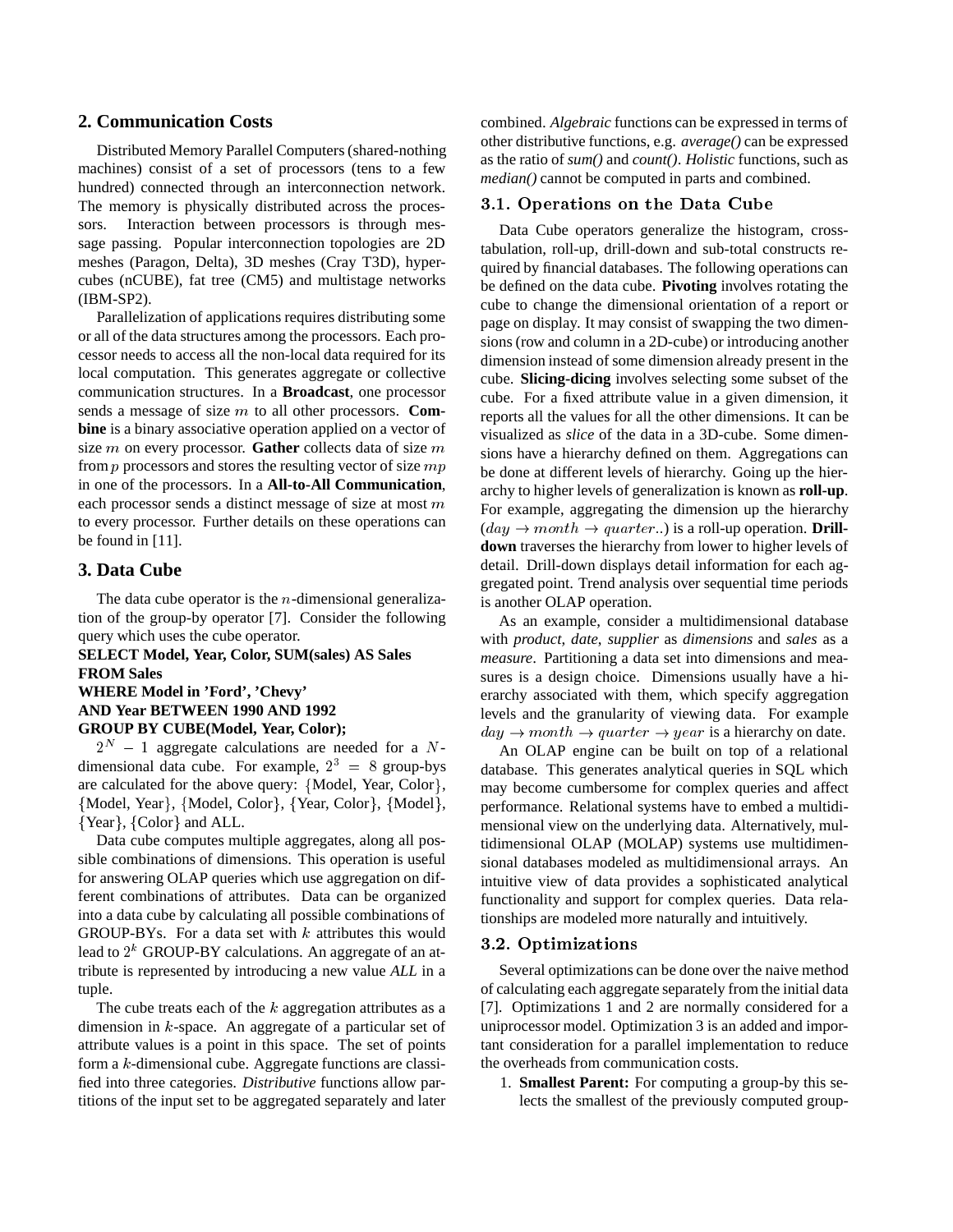bys from which it is possible to compute the groupby. Consider a four attribute cube (ABCD). Groupby AB can be calculated from ABCD, ABD and ABC. Clearly sizes of ABC and ABD are smaller than that of ABCD and are better candidates. The actual choice will be made by picking the smaller of ABC and ABD.

- 2. **Effective use of Cache:** This aims at using the cache effectively by computing the group-bys in such an order that the next group-by calculation can benefit from the cached results of the previous calculation. This can be extended to disk based data cubes by reducing disk I/O and caching in main memory. For example, after computing  $ABC$  from  $ABCD$  we compute  $AB$  followed by  $A$ . In MOLAP systems the sizes of the intermediate levels are fixed and the order can be determined easily.
- 3. **Minimize inter-processor Communication:** Communication is involved among the processors to calculate the aggregates. The order of computation should minimize the communication among the processors because communication costs are typically higher than computation costs. For example,  $BC \rightarrow$  $C$  will have a higher communication cost to first aggregate along B and then divide C among the processors in comparison to  $CD \rightarrow C$  where a local aggregation on each processor along D will be sufficient.



**Figure 1. Lattice for cube operator**

A lattice framework to represent the hierarchy of the group-bys was introduced in [10]. This is an elegant model for representing the dependencies in the calculations and also to model costs of the aggregate calculations. A scheduling algorithm can be applied to this framework substituting the appropriate costs of computation and communication. A lattice for the group-by calculations for a fourdimensional cube  $(ABCD)$  is shown in Figure 1. Each node represents an aggregate and an arrow represents a possible aggregate calculation which is also used to represent the cost of the calculation.

Calculation of the order in which the GROUP-BYs are created depends on the cost of deriving a lower order (one with a lower number of attributes) group-by from a higher order (also called the *parent*) group-by. For example, between  $ABD \rightarrow BD$  and  $BCD \rightarrow BD$  one needs to select the one with the lower cost. Cost estimation of the aggregation operations can be done by establishing a cost model. This is described later in the section on aggregation.

We assume that the total available memory on the processors is large enough to hold the data sets in memory. This is a reasonable assumption since most parallel machines these days have 128-256 MB main memory per node. With 16 nodes we can handle databases of size 2GB and larger data sets can be handled by increasing the number of processors. Hence, it is important to develop scalable algorithms to handle larger databases. In this article we develop in-memory algorithms to calculate the data cube. Disk-based algorithms are also being explored as part of this research.

# **4. Parallel Data Cube Construction**

We assume that data is provided as a set of tuples coming from a relational database and the number of distinct elements are given for each attribute. For illustration purposes, let  $A, B, C$  and  $D$  be the attributes in a data set with  $D_a$ ,  $D_b$ ,  $D_c$  and  $D_d$  as the number of their distinct values, respectively. We assume that the number of distinct values in each dimension is known. However, the values are determined from the database by the algorithm. Without loss of generality, let  $D_a \geq D_b \geq D_c \geq D_d$ . If this is not the case, it can be made true by a simple renaming of the attributes. Let p be the number of processors, numbered  $P_0 \ldots P_{p-1}$ , and  $N$  be the number of tuples.

Figure 2 shows the various steps in the data cube construction algorithm.

| <b>Algorithm 1</b> Parallel data cube construction and operations           |
|-----------------------------------------------------------------------------|
| 1. Partition tuples between processors <i>(Partitioning)</i>                |
| 2. Load tuples into multidimensional array (Loading)                        |
| 3. Generate schedule for order of group-by calculations                     |
| 4. Perform aggregation calculations (Aggregation)                           |
| 5. Redistribute sub-cubes to processors for query processing                |
| 6. Define <i>local</i> and <i>distributed</i> hierarchies on all dimensions |
|                                                                             |

# **Figure 2. Parallel cube construction steps**

First, the tuples are partitioned on  $p$  processors in a partitioning step. The *partitioning* phase is followed by a *loading* phase in which a multidimensional array is loaded on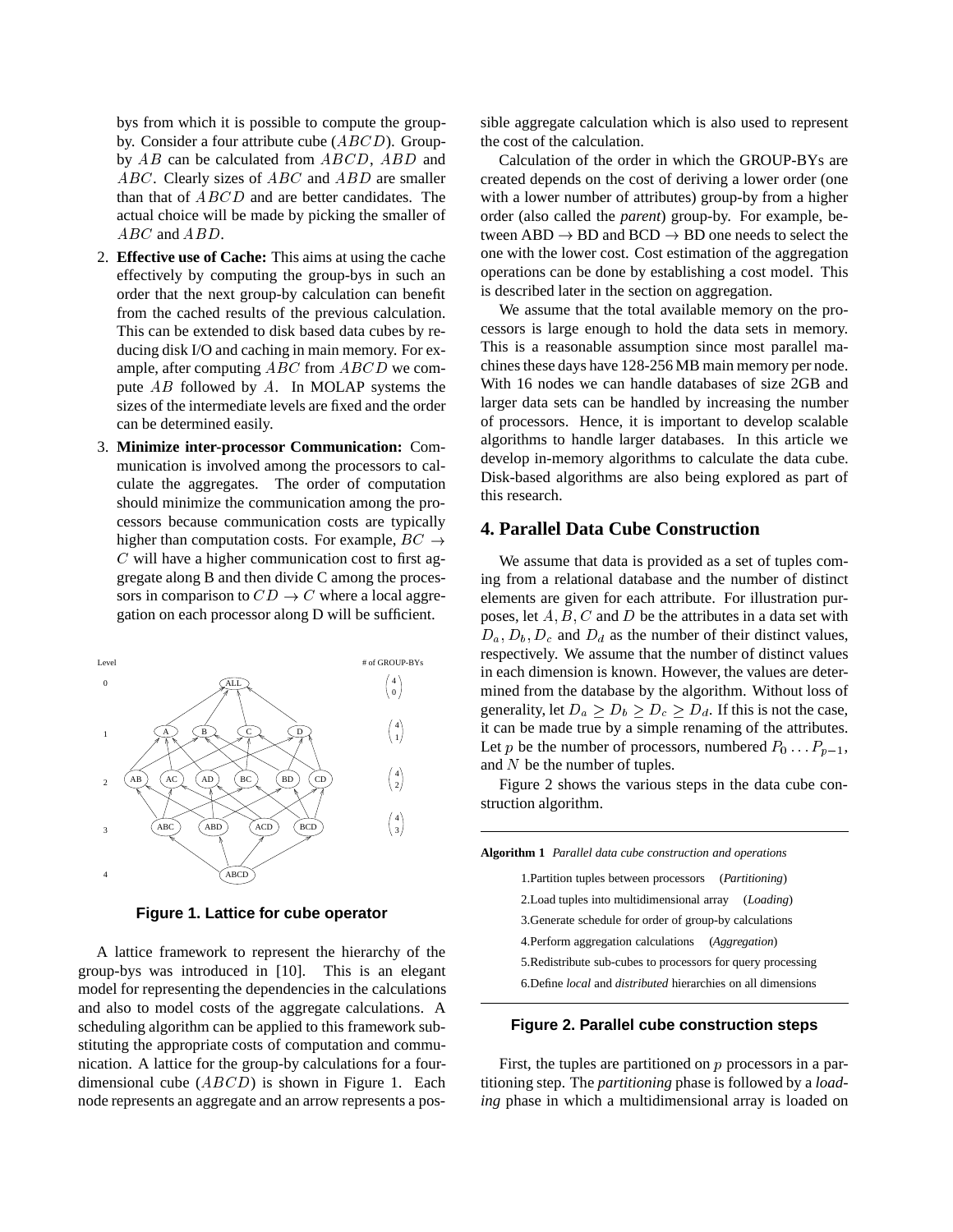each processor from the tuples acquired after the partitioning phase. This creates the *base cube*. Loading can either be done by a hash-based method or a sort-based method. We have implemented both and have compared their scalability properties. This is followed by a *aggregation* phase which calculates the various aggregate sub-cubes. We describe each phase in the next few subsections.

#### 4.1. Partitioning

A sample based partitioning algorithm is used to partition the tuples among the processors. Attribute  $A$  is used in this partitioning. This is done to ensure the partitioning of data at the coarsest grain possible. This divides A nearly equally onto the processors and also establishes an order on A. If  $A_x \in P_i$  and  $A_y \in P_j$  then  $A_x \leq A_y$  for  $i < j$ . In fact, in the partitioning scheme used here, tuples end up being sorted locally on each processor.

#### 4.2. Loading

Once tuples are partitioned on processors, they are loaded into a multidimensional array (md-array). The size of the md-array in each dimension is the same as the number of unique values for the attribute represented in that dimension. A tuple is represented as a cell in the md-array indexed by the values of each of the attributes. Hence, each *measure* needs to be loaded in the md-array from the tuples. We describe two methods to perform this task, a hash based method and a sort-based method.

#### 4.2.1. Hash-based method

Each attribute is hashed in a separate hash table to get unique values for it. A sort on the attribute's hash table will index the dimension of the base cube corresponding to that attribute. These hash tables are then probed to fill in the measure values in the base cube. Hashing techniques are known to provide good performance on the average, though it heavily depends on the choice of a good hash function.

## 4.2.2. Sort-based method

This method provides regularity of access over the sorted hash tables since the attributes probing them are sorted, unlike the hash-based method, where accesses in the hash table have no order. The sorted hash-tables are scanned only in one direction for all the tuples which have the same value for all the attributes in dimensions which come earlier, i.e have more unique values, since the order in which the attributes are sorted is with respect to their number of unique values. For example, for two consecutive records  $(a_1, b_1, c_1, d_1)$  and  $(a_1, b_1, c_1, d_4)$ , hash table for D is scanned from the current position to get the index. However, for  $(a_1, b_1, c_1, d_4)$  and  $(a_1, b_2, c_1, d_1)$ , hash tables for both  $C$  and  $D$  need to be scanned from the beginning.

| Source                  | Target | Cost                                                                            |
|-------------------------|--------|---------------------------------------------------------------------------------|
| $ABC \rightarrow$       | AB     | $\frac{D_a}{p} D_b D_c)) t_{op}$                                                |
|                         | AC     | $\frac{D_a}{r} D_b D_c$ ) $t_{op}$                                              |
|                         | BC     | $(\frac{D_a}{p}D_b D_c)t_{op} + (D_b D_c)t_{comb} + (\frac{D_b}{p}D_c)t_{copy}$ |
| $AB \rightarrow$        | A      | $\frac{D_a}{n}D_b)t_{op}$                                                       |
|                         | B      | $(\frac{D_a}{p}D_b)t_{op} + D_b t_{comb} + \frac{D_b}{p}t_{copy}$               |
| $AC \rightarrow$        | A      | $\frac{D_a}{n}D_c)t_{op}$                                                       |
|                         | C      | $\frac{D_a}{n}D_c)t_{op} + D_c t_{comb} + \frac{D_c}{n}t_{copy}$                |
| $\text{BC} \rightarrow$ | B      | $\frac{D_b}{n}D_c$ ) $t_{op}$                                                   |
|                         | C      | $\frac{D_b}{n} D_c) t_{op} + D_c t_{comb} + \frac{D_c}{p} t_{copy}$             |
| $\mathsf{A}\to$         | AI.    | $D_a t_{op}$                                                                    |
| $B \rightarrow$         | AI.    | $D_b t_{op}$                                                                    |
| $C \rightarrow$         | ALL    | $D_c t_{op}$                                                                    |

**Table 1. Calculation of GROUP-BYs for a** three attribute data cube  $(D_a \times D_b \times D_c)$ , on p **processors**

# 4.3. Aggregation

Each processor has  $\frac{D_a}{p}$  portion of A. The costs of calculating the GROUP-B $\check{Y}$ s from the base cube for a three attribute (or 3D) cube is given in Table 1. Let  $t_{op}$  be the cost of an addition,  $t_{copy}$  the cost of copying a byte.  $t_{comb}$ is the cost of a Combine operation. These costs are then used by a scheduling algorithm, which generates a schedule for calculating the various group-bys.

Some calculations are *local* and some are *non-local* and need multiple processors to exchange data leading to communication among processors. Even with local calculations the costs can differ depending on how the calculation is made. Calculating AC from ABC requires summing on the  $B$  dimension and calculating  $AC$  from  $ACD$  requires aggregation on D. Depending on how the multidimensional array is stored these costs could be different since the stride of the access can affect the cache performance. From the cost calculations shown in Table 1, we see that the cost of calculating aggregates from a parent are lower if the order of the attributes in the aggregate is a prefix of the parent. Calculating  $ABC \rightarrow AB \rightarrow A$  is a local calculation on each node.

Each cube is distributed across the processors since dimension A is distributed. The intermediate cubes, resulting from aggregation of parent cubes are also distributed among the processors. This results in good load balancing among the processors. Calculations involving multiple cubes can also be distributed across processors as a result of this. The first attribute in the aggregate cube is always distributed among processors. As a result, A is distributed in ABCD, ABC, AB and A, B is distributed in BCD, BC and B, and C is distributed in CD and C and D is distributed.

Figure 3 illustrate a global aggregate calculation of cal-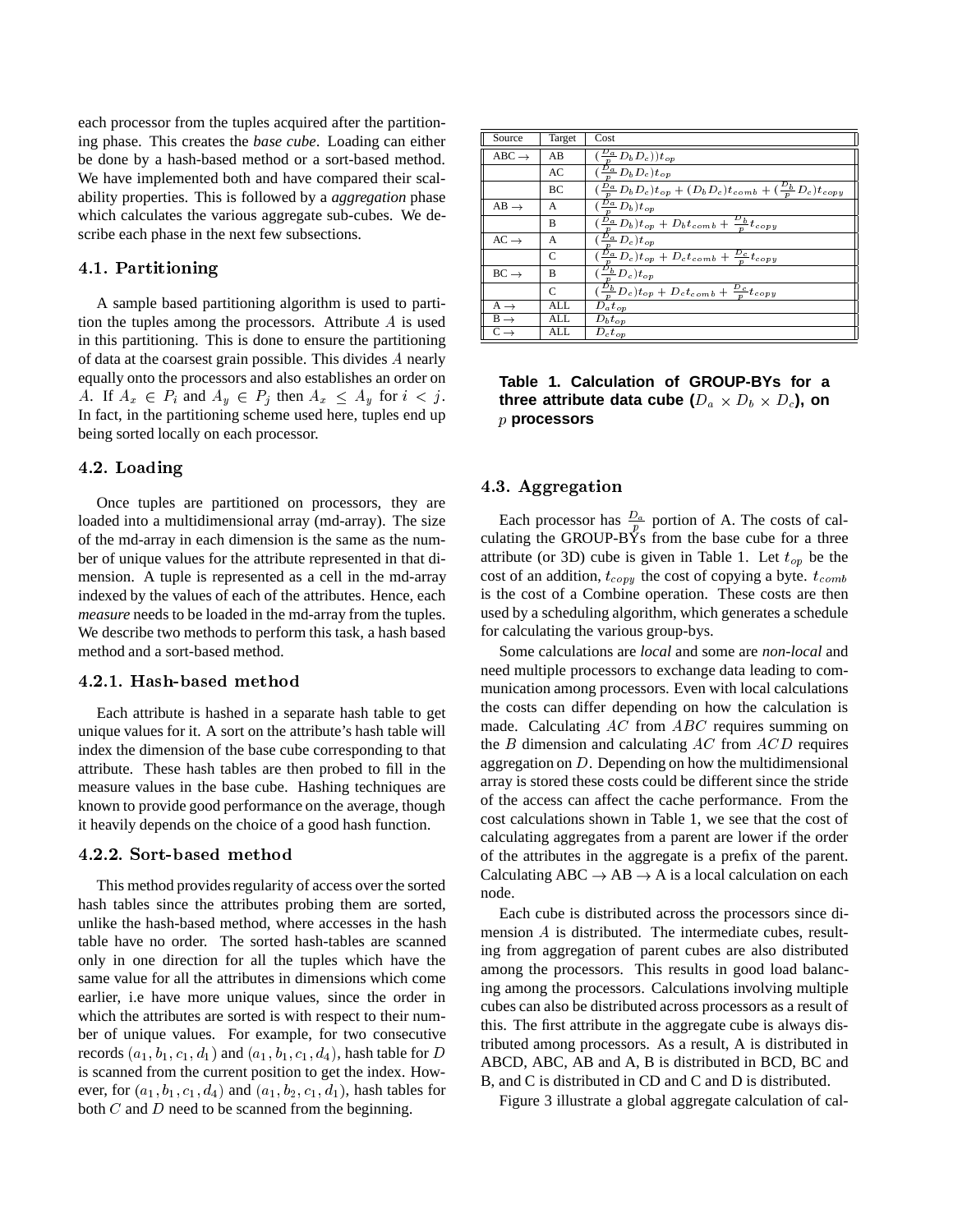

**Figure 3.** *Global* **aggregation calculation, ABCD** ! **BCD, (a) local phase (b) global phase**

culating  $ABCD \rightarrow BCD$ . First a local aggregation is done along dimension A. This is followed by a **Combine** operation on BCD. Each processor then keeps the corresponding portion of BCD, distributing B evenly among processors.

Clearly, as can be observed from the aggregation calcu-

lations shown in the table above, there are multiple ways of calculating a GROUP BY. For calculating the aggregate at a level where aggregates can be calculated from multiple parents, we need to pick up an assignment such that the cost is minimized. In [12], this is solved by posing it as a graph problem and using minimum cost matching in a bipartite graph. We have augmented it by our cost model and the optimizations needed. Again, refer to Figure 1. Suppose we want to calculate aggregates at a level  $k$  from the parent at level  $k + 1$ . A bipartite graph  $G((V = X \cup Y), E)$ is defined as follows. A group of nodes  $X$  is the nodes at level k. Clearly  $|X| = 2^k$ . Another group of nodes  $|Y|$  is the the nodes at level  $k+1$  and  $|Y| = 2^{k+1}$ . The edges connecting the nodes at level k and  $k + 1$  belong to E. The edge weights are the costs of calculating the particular aggregate at level k from the parent at level  $k + 1$ . Costs described in Table 1 are used here. A node at level  $k + 1$  can possibly calculate  $k+1$  $\begin{pmatrix} + & 1 \\ k & \end{pmatrix}$  aggregates at level k. Hence the nodes are replicated these many times at level  $k + 1$  and these are added to  $Y$ . We seek a match between nodes from level  $k+1$  and level k which minimizes the total edge costs. This is done for each level and the resulting order of calculations at each level is picked up. This creates a directed acyclic graph which is then traversed, from the base cube as the root, to each child in a depth first search manner, calculating each aggregation. This results in preserving all of the three optimizations for multiple group-bys described in an earlier section.

#### 4.4. Results

We have implemented the algorithms presented in the previous section using 'C' and message passing using the Message Passing Interface (MPI) on the IBM SP-2 parallel machine. Each node of the SP-2 is a RS/6000 processor, with 128MB memory. The interconnection network is a multistage network connected through a high speed switch. The use of C and MPI makes the programs portable across a wide variety of parallel platforms with little effort.

We have used the OLAP council benchmark [14] which simulates a realistic On-Line Analytical Processing business situation. The data sets have attributes taken from the following set of attributes: Product (9000), Customer (900), Time (24), Channel (9) and Scenario (2). Product, Customer and Channel are character strings with 12 characters each. Time is an integer depicting year and month (e.g. 199704 is April 1997) and Scenario is a 6 character string showing if it is an "Actual" or a "Budget" value. The *measure* stored in each cell of the array is a **float** value for the sales figure. *Sum()* function is used here to compute the aggregates in the results presented here.

Figure 4 gives the performance on History Sales data containing 4 attributes (4 dimensional base cube) with around 1 million records for 8, 16, 32 and 64 processors. The density of the cube is 1%. The hash-based method performs better than the sort-based method for this case. The addition of a dimension increases the stride factor for accesses for the sort-based loading algorithm, deteriorating the cache performance. The hash-based method has no particular order of reference in the multidimensional array and benefits from a better cache performance. It can be observed that for large data each component in cube construction scales well as we increase the number of processors.

We have compared the effect of density of the data sets on the cube construction algorithm. The aggregation costs, which use the multi-dimensional array are not affected by the change in density. The other phases of the data cube construction deal with the tuples and the number of tuples increase as the density of the data set increases. The costs for partition, sort, hash and the load phases increase because the number of tuples on each processor increases.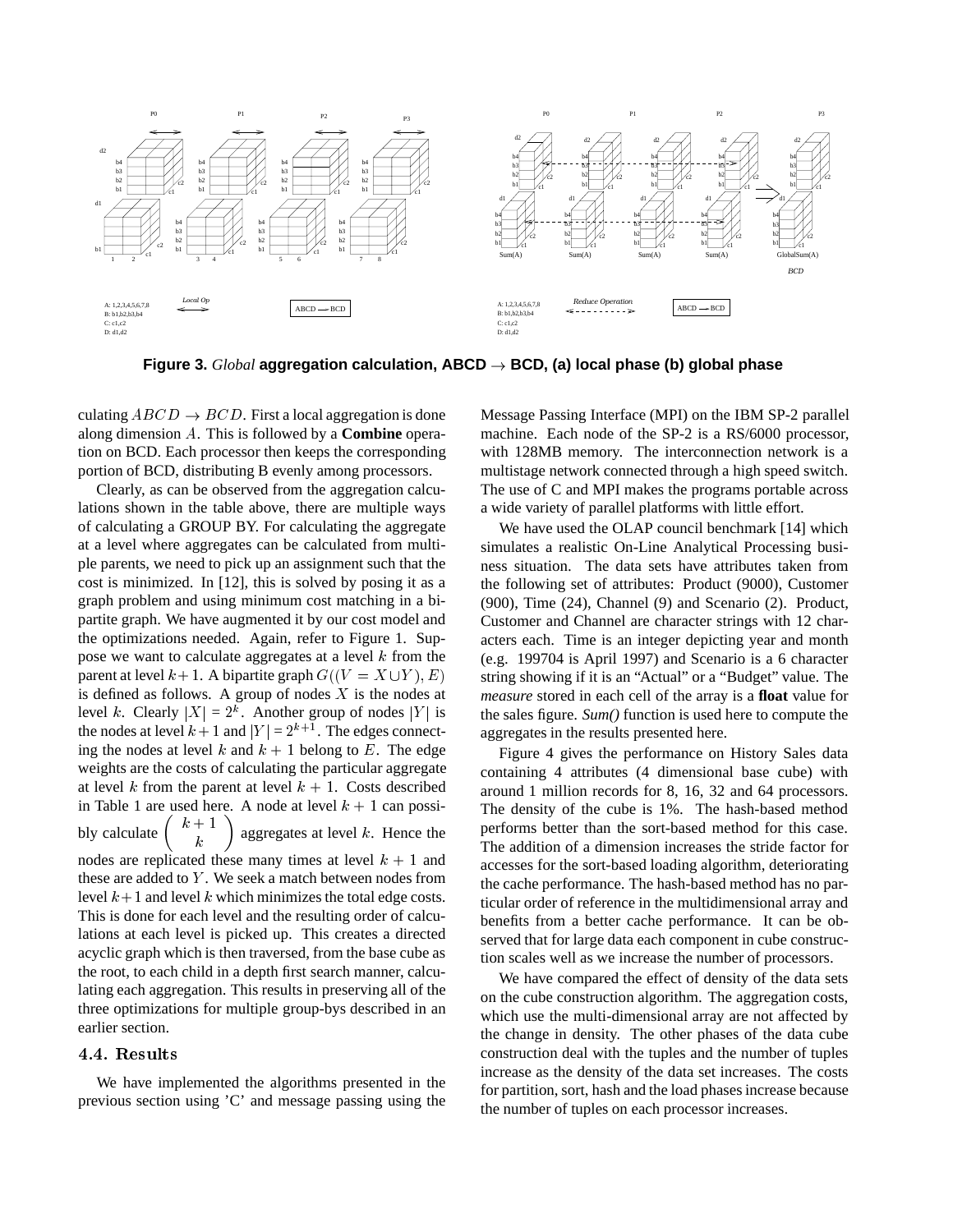

**Figure 4. Various phases of cube construction using (a) hash-based (b) sort-based method for History Sales data (**N **= 1,010,000 records,** p **= 8, 16, 32 and 64 and data size = 500MB)**

## **5. Data Mining on Data Cubes**

Data mining techniques are used to discover patterns and relationships from data which can enhance our understanding of the underlying domain. A data mining tool can be understood along the following components : *data*, what is analyzed ; *statistics*, the kind of patterns that are searched for by the tool; *filtering*, how many of those patterns are to be presented to the user and the selection of those patterns; *visualization*, the visual representation used to present the patterns to the user; *interpretation*, what should the user think about when studying the pattern; *exploration*, in what order should the patterns be considered by the user; *process support*, how does one support data mining as a process as opposed to an exercise done only once. Attribute focusing (AF) is a data mining method that has most of these but in particular relies on exploration and interpretation [5].

Discovery of quantitative rules is associated with quantitative information from the database. The data cube represents quantitative summary information for a subset of the attributes. Attribute-oriented approaches [5] [8] [9] to data mining are data-driven and can use this summary information to discover association rules. Transaction data can be used to mine association rules by associating *support* and *confidence* for each rule. Support of a pattern <sup>A</sup> in a set <sup>S</sup> is the ratio of the number of transactions containing A and the total number of transactions in S. Confidence of a rule  $A \rightarrow B$  is the probability that pattern B occurs in S when pattern A occurs in S and can be defined as the ratio of the support of  $AB$  and support of  $A$ . The rule is then described as  $A \rightarrow B$  [*support, confidence*] and a *strong* association rule has a support greater than a pre-determined minimum support and a confidence greater than a pre-determined minimum confidence. This can also be taken as the measure of "interestingness" of the rule. Calculation of support and confidence for the rule  $A \rightarrow B$  involve the aggregates from the cube  $AB$ ,  $A$  and ALL. Additionally, dimension hierarchies can be utilized to provide multiple level data mining by progressive generalization (roll-up) and deepening (drill-down). This is useful for data mining at multiple concept levels and interesting information can potentially be obtained at different levels.

Attribute Focusing calculates associations between attributes by using the notion of percentages and subpopulations. The overall distribution of an attribute is compared with its distribution in various subsets of data. If a certain subset of data has a characteristically different distribution for the focus attribute, then that combination of attributes are marked as interesting.

An event, E is a string  $E_n = x_1, x_2, x_3, \ldots, x_n$ ; in which  $x_i$  is a possible value for some attribute and  $x_k$  is a value for a different attribute of the underlying data.  $E$  is interesting to that  $x_i$ 's occurrence depends on the other  $x_i$ 's occurrence. The "interestingness" measure is the size  $I_j(E)$ of the difference between:

(a) the probability of  $E$  among all such events in the data set and,

(b) the probability that  $x_1, x_2, x_3, \ldots x_{j-1}, x_{j+1}, \ldots x_n$ and  $x_i$  occurred independently. The condition of interestingness can then be defined as  $I_j(E) > \delta$ , where  $\delta$  is some fixed threshold.

Another condition of interestingness, in attribute focusing depends on finding the optimal number of attribute values, *n* formally described as  $I_i(E_n) > I_i(E_{n-1});$  $I_j(E_n) \geq I_j(E_{n+1})$ ; where  $E_n = x_1, x_2, x_3, \ldots, x_n$ . AF seeks to eliminate all but the most interesting events by keeping  $E$  only if the number of attribute values,  $n$ , is just right. Eliminate one or more  $x_i$ 's and  $I_i$  decreases, include one ore more new  $x_i$ 's to the string and  $I_j$  gets no larger. The convergence to *n* removes patterns like  $E_{n-1}$  and  $E_{n+1}$ which are less interesting than  $E_n$  and have information already contained by  $E_n$ . Hence, as a result of this the user does not have to drill down or roll up from a highlighted pattern, since the event descriptions returned are at their most interesting level.

#### 5.1. Attribute Focusing on data cubes

In this section we present an algorithm to compute the first measure of interestingness of the attribute focusing method using data cubes. Figure 5 shows the algorithm.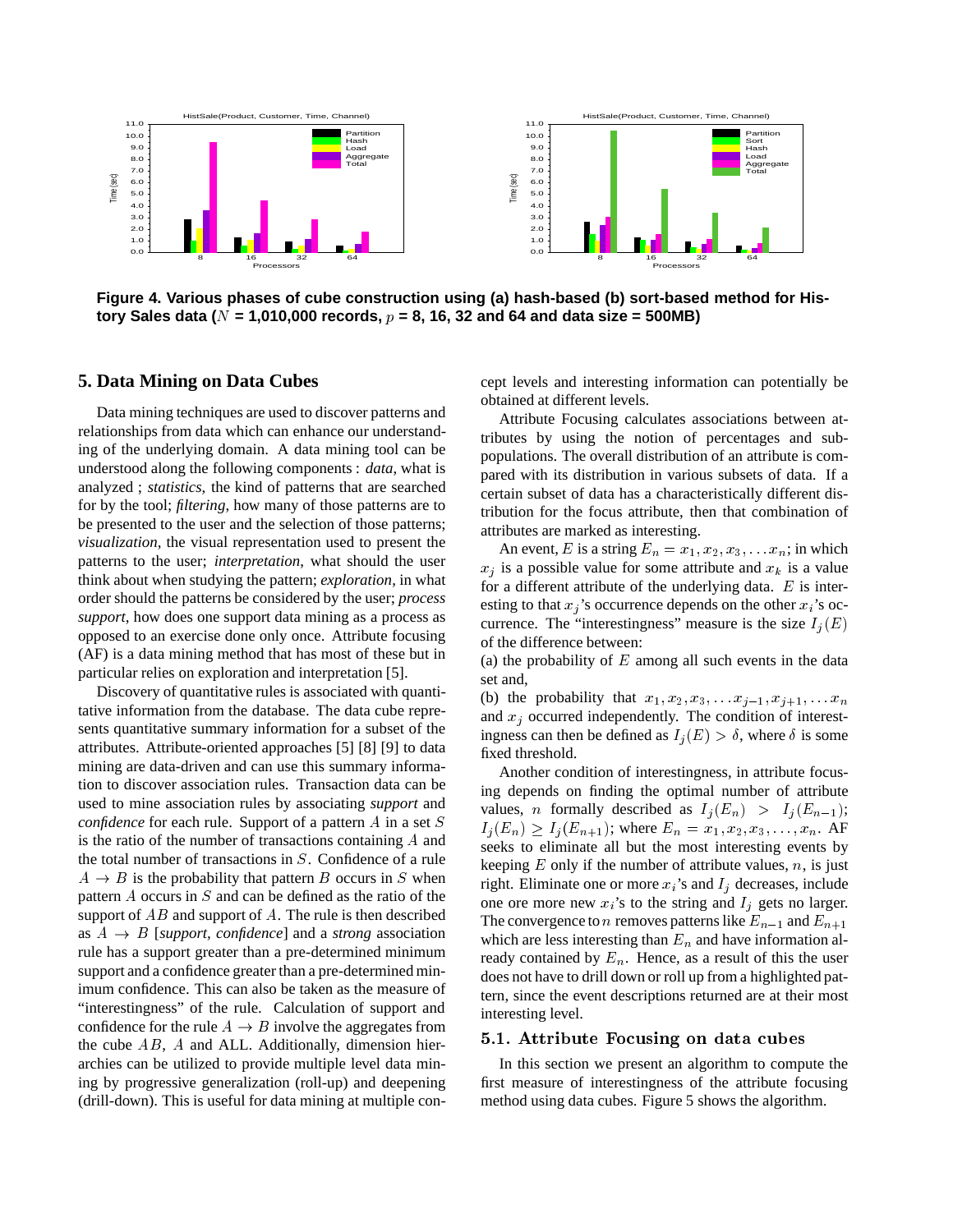**Algorithm 2** *Calculation of interestingness using data cubes*

1.Replicate each single attribute sub-cubes on all processors using a **Gather** followed by a **Broadcast**.

2.Perform a **Combine** operation of ALL (0D cube) followed by a **Broadcast** to get the correct value of ALL on all processors.

3. Take the ratio of each element of the AB sub-cube and ALL to get  $P(AB)$ . Similarly calculate  $P(A)$  and  $P(B)$  using the replicated sub-cubes A and B.

4. For each element i in AB calculate  $|P(AB) - P(A)P(B)|$ , and compare it with a threshold  $\delta$ , setting AB[i] to 1 if it is greater, else set it to 0.

**Figure 5. Algorithm for calculating interestingness between attributes A and B with data cubes**



**Figure 6. Use of sub-cubes AB, A and B for calculations on 3 processors**

Consider a 3 attribute data cube with attributes A, B and C, defining  $E_3 = ABC$ . For showing 2-way associations, we will calculate the interestingness function between A and B, A and C and finally between B and C. When calculating associations between A and B, the probability of  $E$ , denoted by  $P(AB)$  is the ratio of the aggregation values in the sub-cube AB and ALL. Similarly the independent probability of A,  $P(A)$  is obtained from the values in the subcube A, dividing them by ALL.  $P(B)$  is similarly calculated from B. The calculation  $|P(AB) - P(A)P(B)| > \delta$ , for some threshold  $\delta$ , is performed in parallel. Since the cubes AB and A are distributed along the A dimension no replication of A is needed. However, since B is distributed in sub-cube B, and B is local on each processor in AB, B needs to be replicated on all processors. AB and A cubes are distributed, but B is replicated on all processors. Figure 6 shows a sample calculation of P(AB), P(A) and P(B) on three processors. A sample calculation is, highlighted in the figure,  $|0.03 - 0.22 \times 0.08| = 0.0124$  which is greater than  $\delta$  values from 0.001 to 0.01, and the corresponding attribute values are associated within that threshold.

### 5.2. Results : Data Mining

We have used a few data sets from the OLAP council benchmark. We perform 2-way association calculations by performing attribute focusing for all combinations of two attributes. For example, for a 3D cube, ABC, interestingness measure will be calculated between A and B, A and C and between B and C. Typically, a few different  $\delta$  values are used for analysis of data, to vary the degree of association between the attributes. We run each calculation for 20 different  $\delta$  values, ranging from 0.001 to 0.02 in steps of 0.01.

Figure 7 shows the run times we observe for the Budget data for attribute focusing calculations on 8, 16, 32 and 64 processors. The associated communication time (in milliseconds) is also given.

# **6. Conclusions**

On-Line Analytical Processing is fast gaining importance for business data analysis using large amounts of data now available in data warehouses. Aggregations are an important function of OLAP queries and can benefit from the data cube operator introduced in [7]. Multidimensional databases model the multi-dimensionality of data intuitively, providing support for complex analytical queries, also being amenable to parallelization. Summary results in the data cube can be used to perform data mining through attribute focusing methods. We have presented a parallel algorithm to perform attribute focusing on the data cube.

In this article, we presented algorithms and techniques for constructing multidimensional data cubes on distributed memory parallel computers and perform data mining through attribute focusing on them. Our techniques are